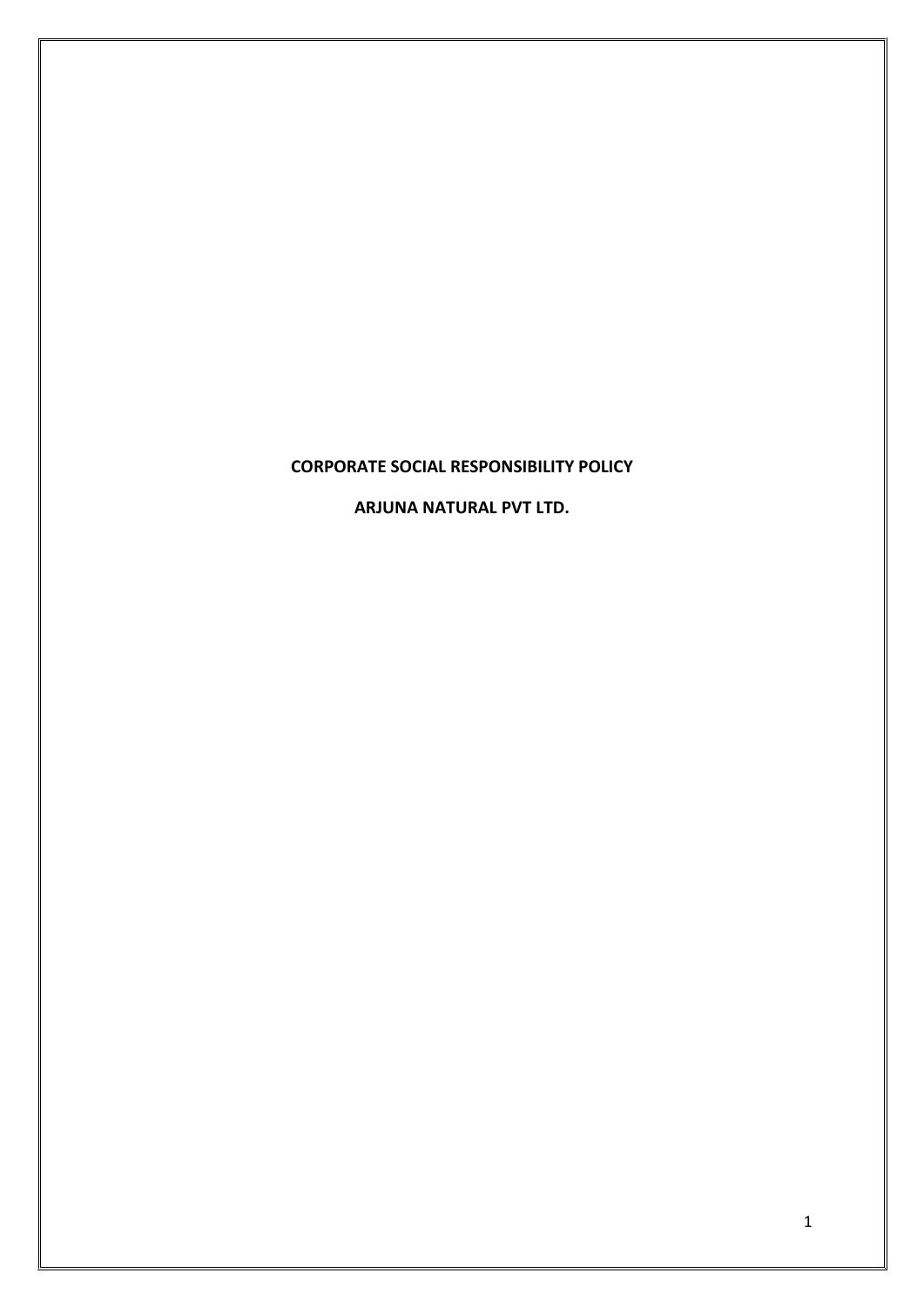#### **INDEX**

# Page No

|     | 1. Approach to CSR                                          |  |  |  |  |  |
|-----|-------------------------------------------------------------|--|--|--|--|--|
| 1.1 |                                                             |  |  |  |  |  |
| 1.2 |                                                             |  |  |  |  |  |
| 1.3 |                                                             |  |  |  |  |  |
| 1.4 |                                                             |  |  |  |  |  |
| 1.5 |                                                             |  |  |  |  |  |
| 1.6 |                                                             |  |  |  |  |  |
| 1.7 |                                                             |  |  |  |  |  |
|     | 2. Policy Implementation                                    |  |  |  |  |  |
| 2.1 |                                                             |  |  |  |  |  |
| 2.2 |                                                             |  |  |  |  |  |
| 2.3 |                                                             |  |  |  |  |  |
| 2.4 |                                                             |  |  |  |  |  |
| 2.5 |                                                             |  |  |  |  |  |
| 2.6 |                                                             |  |  |  |  |  |
| 2.7 |                                                             |  |  |  |  |  |
|     | 3. Monitoring, Evaluating, Auditing and Reporting Framework |  |  |  |  |  |
| 3.1 |                                                             |  |  |  |  |  |
| 3.2 |                                                             |  |  |  |  |  |
| 3.3 |                                                             |  |  |  |  |  |
| 3.4 |                                                             |  |  |  |  |  |
|     |                                                             |  |  |  |  |  |
|     |                                                             |  |  |  |  |  |
|     |                                                             |  |  |  |  |  |
|     | 7. Annexure B: Section 135 under Companies Act, 2013 15     |  |  |  |  |  |
|     |                                                             |  |  |  |  |  |
|     |                                                             |  |  |  |  |  |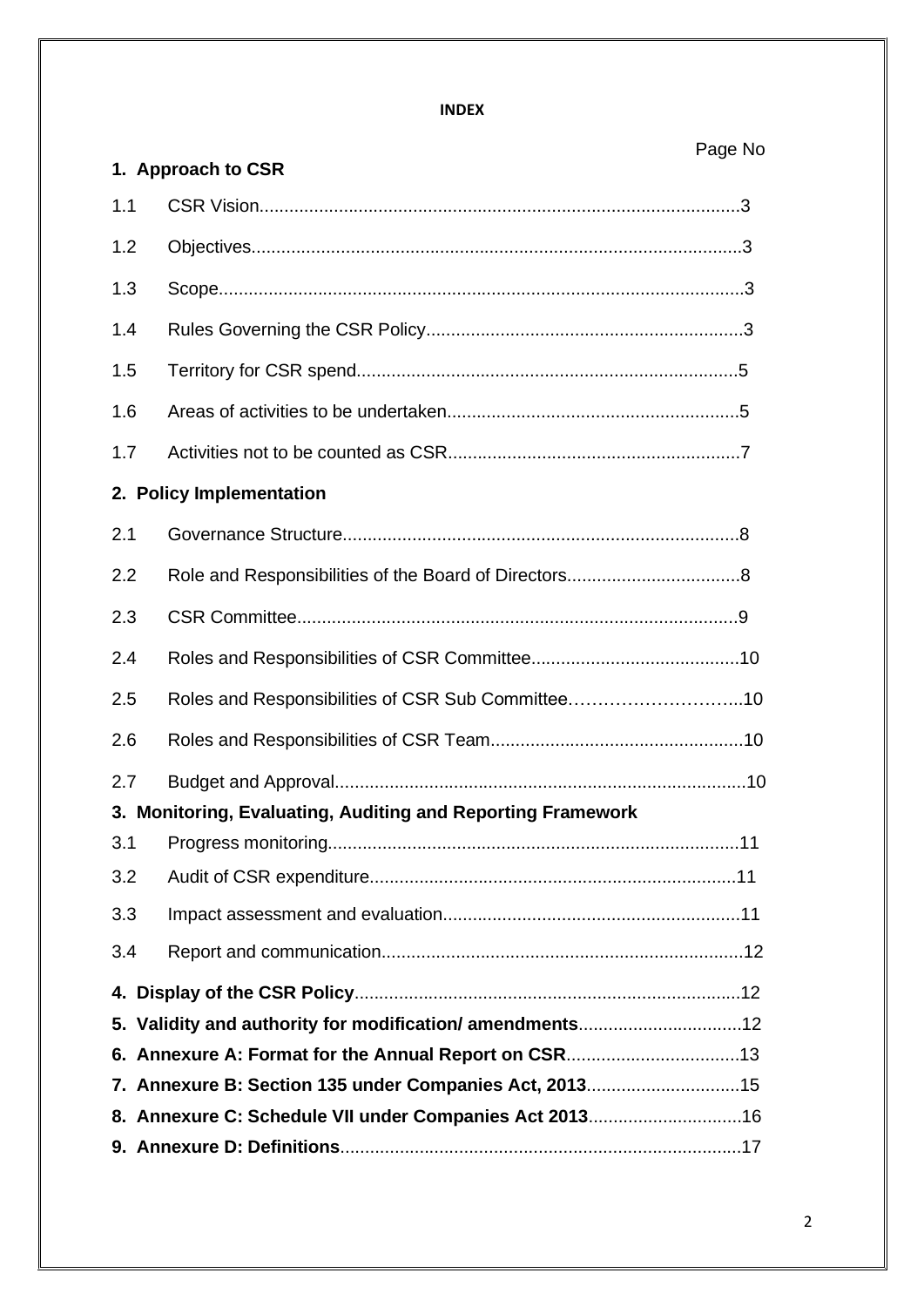# **1. Approach to CSR**

# **1.1 CSR Vision**

Arjuna Natural Pvt Ltd. (hereinafter described as "Arjuna Natural") is committed to the vision of creating inclusive India and would contribute towards it by adopting responsible and inclusive business practices that recognise and respect the interest of all its stake holders. In this endeavour Arjuna Natural will strive to enrich the quality of life in different segments of the society through its Corporate Social Responsibility initiatives.

# **1.2 Objective**

Arjuna Natural since its inception has seen responsible to the society and has pioneered in undertaking activities which promote various social and charitable objectives.

In order to carry out the charitable activities in a structured manner and to streamline and provide more focus and direction to the activities undertaken by Arjuna Natural in its sphere, it is decided to formulate a policy on Corporate Social Responsibility (hereinafter described as "the Policy"). This policy has been prepared in line with the requirements of the Companies Act, 2013 (hereinafter described as "the Act").

The key purpose of this policy is to: • Define what CSR means to Arjuna Natural and the approach adopted to achieve its CSR Vision • Define the kind of projects that will come under the ambit of CSR • Identify broad areas of intervention in which the company will undertake projects • Serve as a guiding document to help execute and monitor CSR projects

# **1.3 Scope**

The policy would pertain to all activities undertaken by Arjuna Natural towards fulfilling its corporate social responsibility objectives. The policy would also ensure compliance with section 135 of the Act and would include the activities as covered under Schedule VII to the Act and the Companies (Corporate Social Responsibility Policy) Rules 2014 and as amended from time to time.

This policy will apply to the organisation as a whole, including all divisions both present and future and corporate office of the company.

## **1.4 Rules Governing the CSR Policy**

In view of the provisions of the Companies Act, 2013 read with the Companies (Corporate Social Responsibility Policy) Rules, 2014, as amended from time to time, the Company is obliged to observe the below-mentioned provisions with respect to CSR Policy:

- 1. As per the CSR Policy, the Company shall undertake such CSR activities as projects or programmes (either new or ongoing) not comprising the activities undertaken in pursuance of it's normal course of business.
- 2. The Company shall undertake its CSR activities only within India.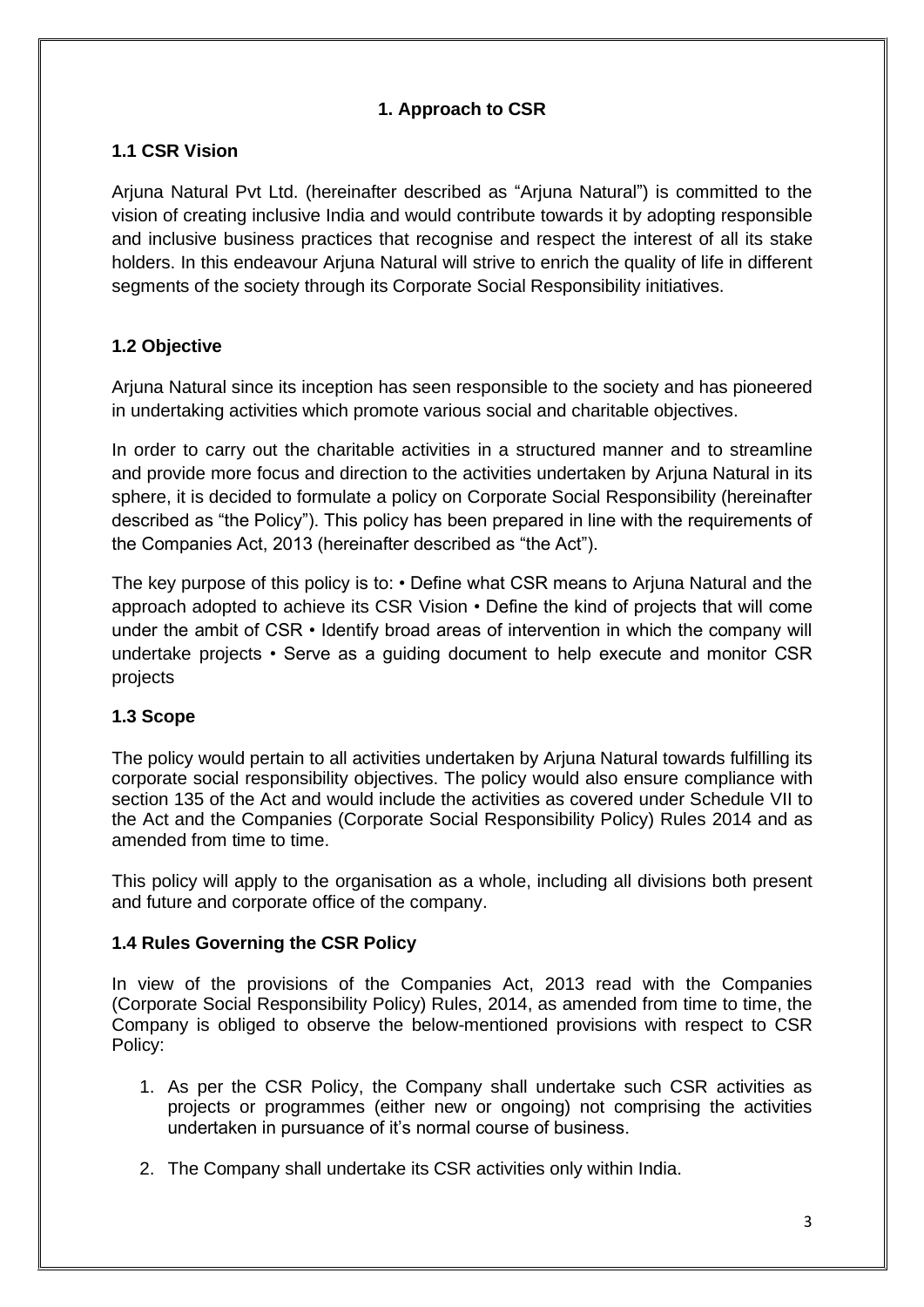- 3. The Board of the Company may undertake its CSR activities through registered trust or registered society, or a company established by the Company or it's holding or subsidiary or associate company under Section 8, operating in India, provided that, if such entities are not set up by the Company or it's holding or subsidiary or associate company, it shall have an established track record of three years in undertaking similar projects and programmes.
- 4. Provided that, before considering any such Trusts, Societies, or Section 8 Companies for the purpose of allocating funds, the Company should conduct a comprehensive "due diligence" of such organizations to ensure its expertise or track record in social projects and also, to ensure its political neutrality.
- 5. Provided also that, the Company has specified the projects or programmes to be undertaken through these entities, as well as specified modalities of utilization of funds and the monitoring and reporting mechanism on such projects and programmes.
- 6. The Company shall ensure that necessary details of its CSR initiatives are mentioned in the Board Report of the relevant financial year and on the Company's website in the prescribed format. (As per Annexure A)
- 7. The Company shall not consider the CSR activities as CSR projects or programmes or activities that benefit only the employees of the Company and their families. This may also encourage its employees to actively and voluntarily participate in the CSR initiatives undertaken by the Company.
- 8. Only the CSR projects or programmes or activities undertaken by the Company in India shall amount to CSR expenditure.
- 9. The corpus of the CSR activities would include the following:
	- a. 2% of the average net profits for the three preceding financial years
	- b. surplus arising out of CSR activities
- 10. In no case, the surplus arising out of the CSR activities shall form a part of "business profits" of the Company.
- 11. Contribution made by the Company of any amount directly or indirectly to any political party shall not be considered as "CSR activity".
- 12. The Company may build CSR capacities of it's own personnel as well as those of their Implementing agencies through Institutions with established records of at least three financial years, however, such expenditure shall not exceed five percent of total CSR expenditure of the Company in one financial year.
- 13. CSR Reporting: The Board's report pertaining to the relevant financial year commencing on or after 1st day of April 2014, shall include an annual report on CSR containing particulars specified in Annexure A.
- 14. The Company may also collaborate with other companies for undertaking projects or programmes or CSR activities in such a manner that the CSR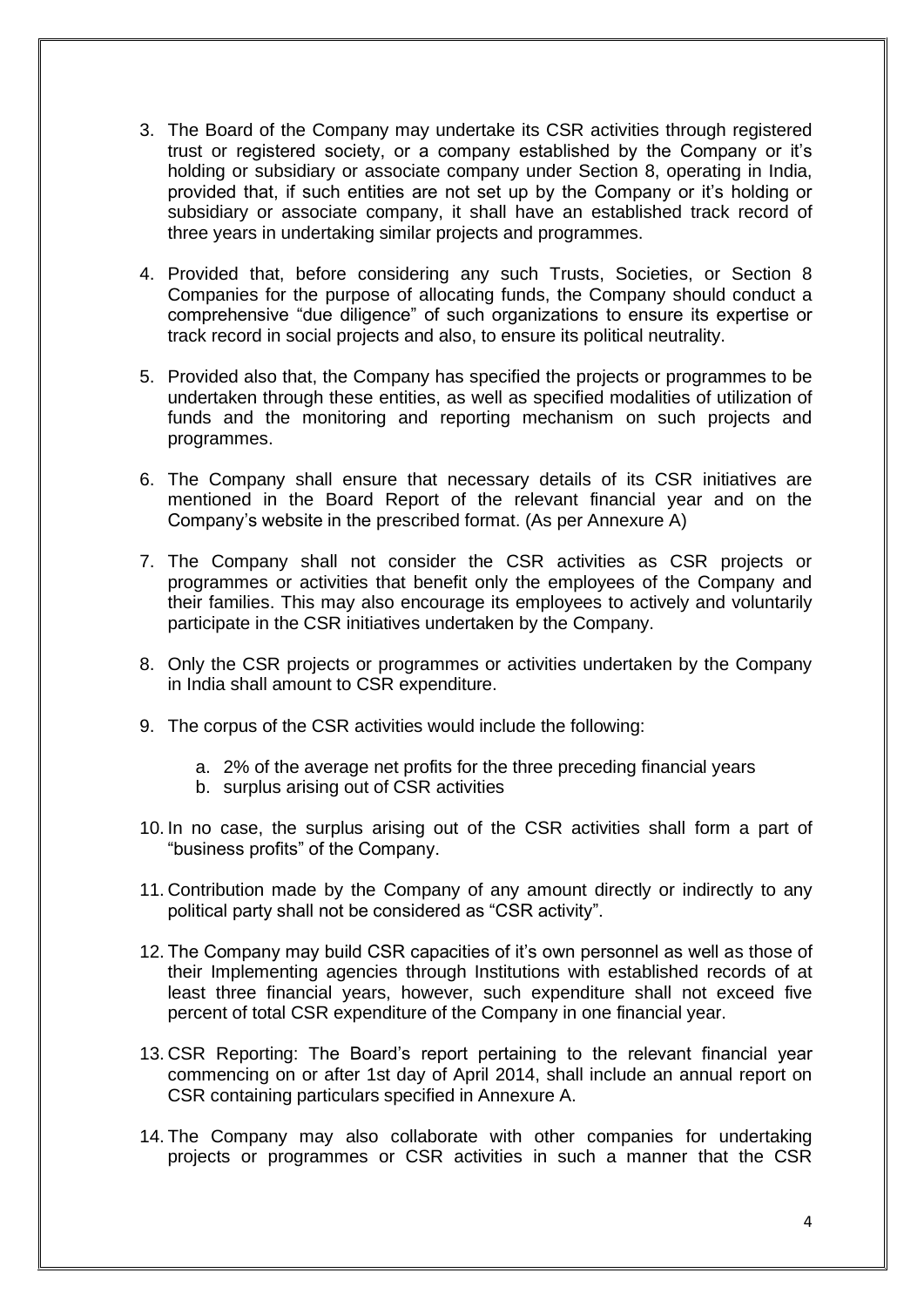Committees of the respective companies are in a position to report separately on such projects or programmes.

#### **1.5 Territory for CSR spend**

The Company shall give preference to the local area and areas around the branches, warehouses, marketing and administration offices and factories of the Company for spending the amount earmarked for CSR activities. The activities will be restricted to the geographical boundaries of India.

#### **1.6 Areas of activities to be undertaken.**

The activities will be executed directly or through registered and accredited trust, section 8 Company, society or NGO or in collaboration with other companies. The Company shall be undertaking activities in the following areas.

- 1.6.1 Eradicating hunger, poverty and malnutrition, promoting health care including preventive health care and sanitation and making available safe drinking water
	- Participating in the mid-day meal programs, providing financial assistance to orphanages, old age homes, child welfare organizations etc. for purchase of cereals, grocery, pulses etc. for providing nutritional food to the children and inmates.
	- To spread awareness about the life style to be followed to prevent disease like diabetes, cardiac and respiratory diseases and lifestyle disorders.
	- Promoting camps against use of alcohol, smoking, drug abuse etc.
	- Partnering with organizations which volunteer for detection and prevention of chronic diseases, by conducting medical camps and other activities.
	- To associate with schools, self-help groups, old age homes in setting up sanitation facilities and safe drinking water.
	- To assist in installation of water purifiers, pumps and digging / renovation of wells in villages, townships, rural areas etc.
	- To provide all assistance to poor people to prevent diseases.
	- Any other projects related to the above.
- 1.6.2 Promoting education, including special education and employment enhancing vocation skills especially among children, women, elderly and the differently abled and livelihood enhancement projects
	- To provide Education financial aids / Kit comprising study material, uniforms etc. to the poor students.
	- Adoption of Govt. Schools and / or providing financial assistance to set up various infrastructure facilities.
	- To provide financial assistance to promote vocation skills among children, women, elderly and differently abled people.
	- To extend support /educational assistance to children from financially backward families and underprivileged community as part of the company's social responsibility.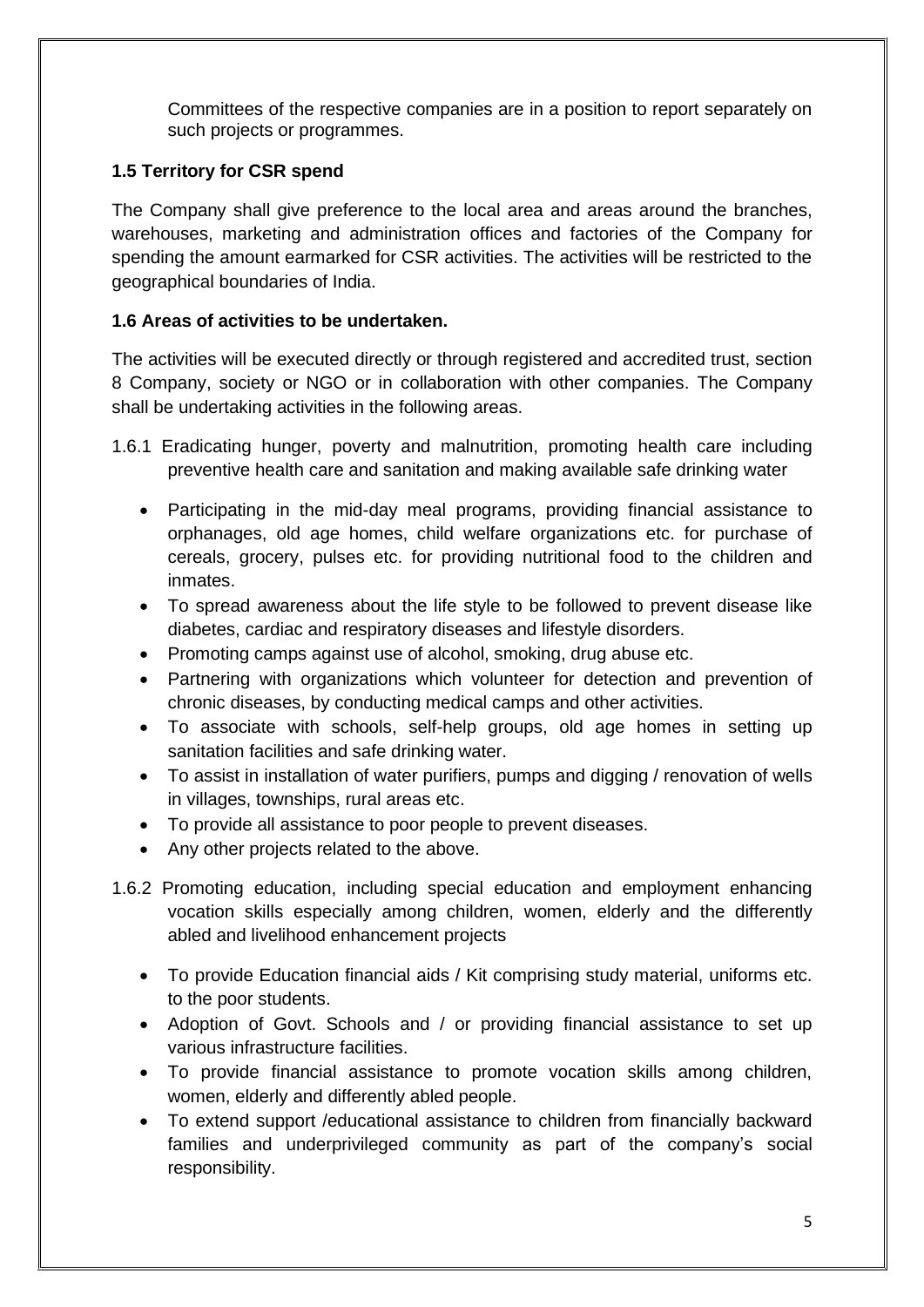- To provide cash awards to students studying in School / Colleges and has secured high academic / professional records.
- Any other projects related to the above.
- 1.6.3 Promoting gender equality, empowering women, setting up homes and hostels for women and orphans; setting up old age homes, day care centres and such other facilities for senior citizens and measures for reducing inequalities faced by socially and economically backward groups
	- Activities to prevent discrimination of girl child and promote girl education and employment.
	- Activities for women empowerment and health care of pregnant women.
	- Support old age homes.
	- Support orphanages.
	- Any other project related to the above.
- 1.6.4 Ensuring environmental sustainability, ecological balance, protection of flora and fauna, animal welfare, agroforestry, conversation of natural resources and maintaining quality of soil, air and water
	- In Association with various local authorities, as part of promotion of green environment, conduct awareness programs / distribute reusable recyclable carry Bags to various households.
	- To provide all support for encouraging organic farming
	- Any other projects related to the above.
- 1.6.5 Protection of national heritage, art and culture including restoration of building and sites of historical importance and works of art and setting up of public **libraries** 
	- To provide financial assistance to local museums, heritage centers for upholding the heritage value.
	- To set up public libraries in association with local authorities in rural areas.
	- Any other projects related to the above.
- 1.6.6 Measures for the benefit of armed forces veterans, war widows and their dependents
	- Any project related to the above.
- 1.6.7 Training to promote rural sports, nationally recognized sports, Paralympic sports and Olympic sports
	- To provide financial assistance to centers engaged in promoting sports / providing training to promote rural sports, nationally recognized sports and Olympic sports.
	- Any other projects connected related to the above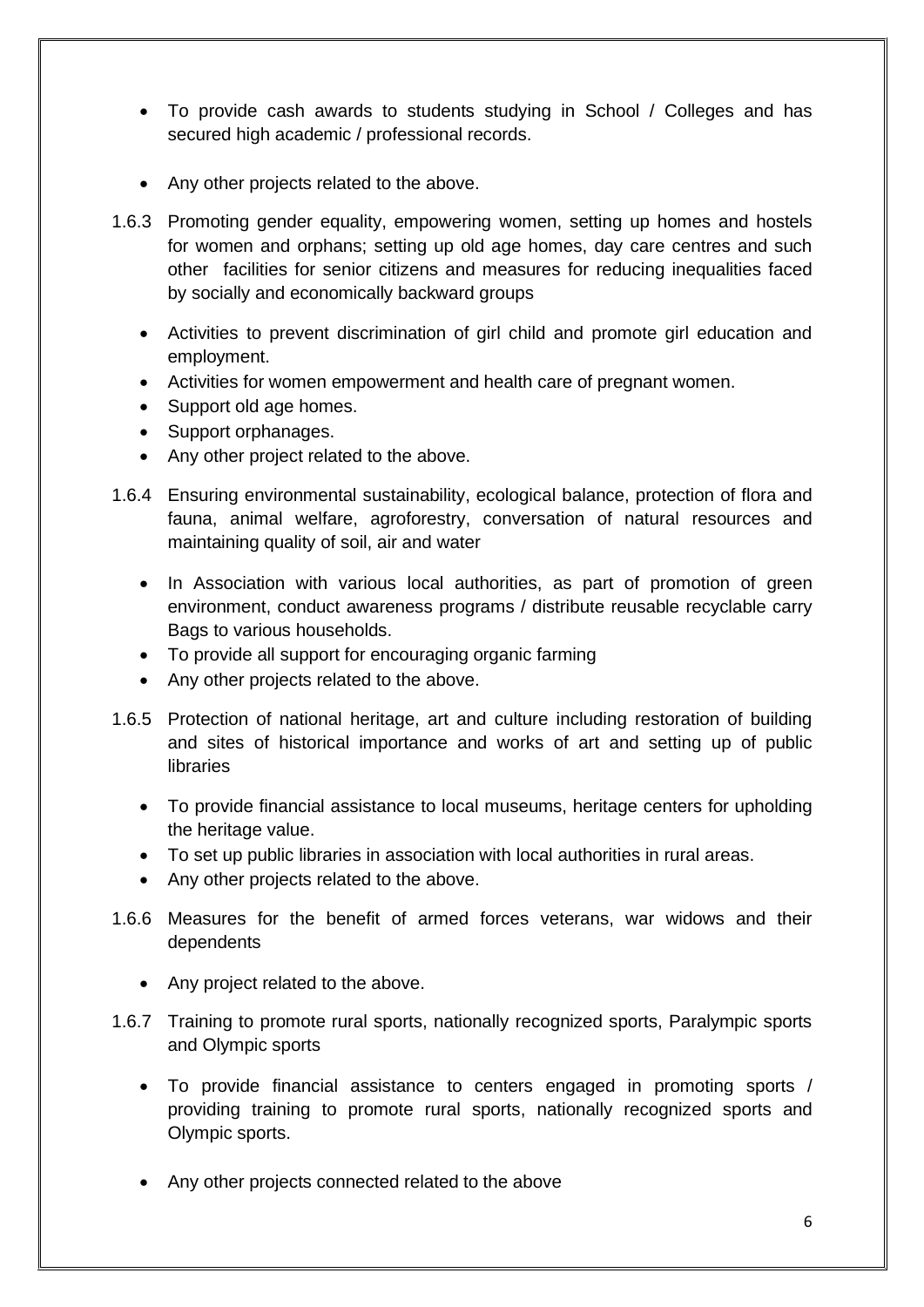- 1.6.8 Contribution to the Prime Minister; S National Relief Fund or any other fund set up by the Central Government for socio-economic development and relief and welfare of the Schedules Castes, the Scheduled Tribes, other backward classes, minorities and women
	- Any activity related to the above.
- 1.6.9 Contributions or funds provided to technology incubators located within academic institutions which are approved by the Central Government.
	- To provide financial assistance to labs & R & D centers situated at institutions of national excellence and other academic institutions which are approved by the Central Government.
	- Any other activity related to the above

1.6.10 Rural Development projects

- To carry out or provide financial assistance to various rural development projects in association with local bodies.
- Any other project related to the above.

# **1.7 Activities not to be counted as CSR by the Company.**

- Any amount of expenditure on an item not in conformity or not in line with activities mentioned in the schedule VII of the Companies Act, 2013.
- Amount spent on projects or programs or activities that benefit only the employees of the Company and their families.
- Contribution of any amount to a political party.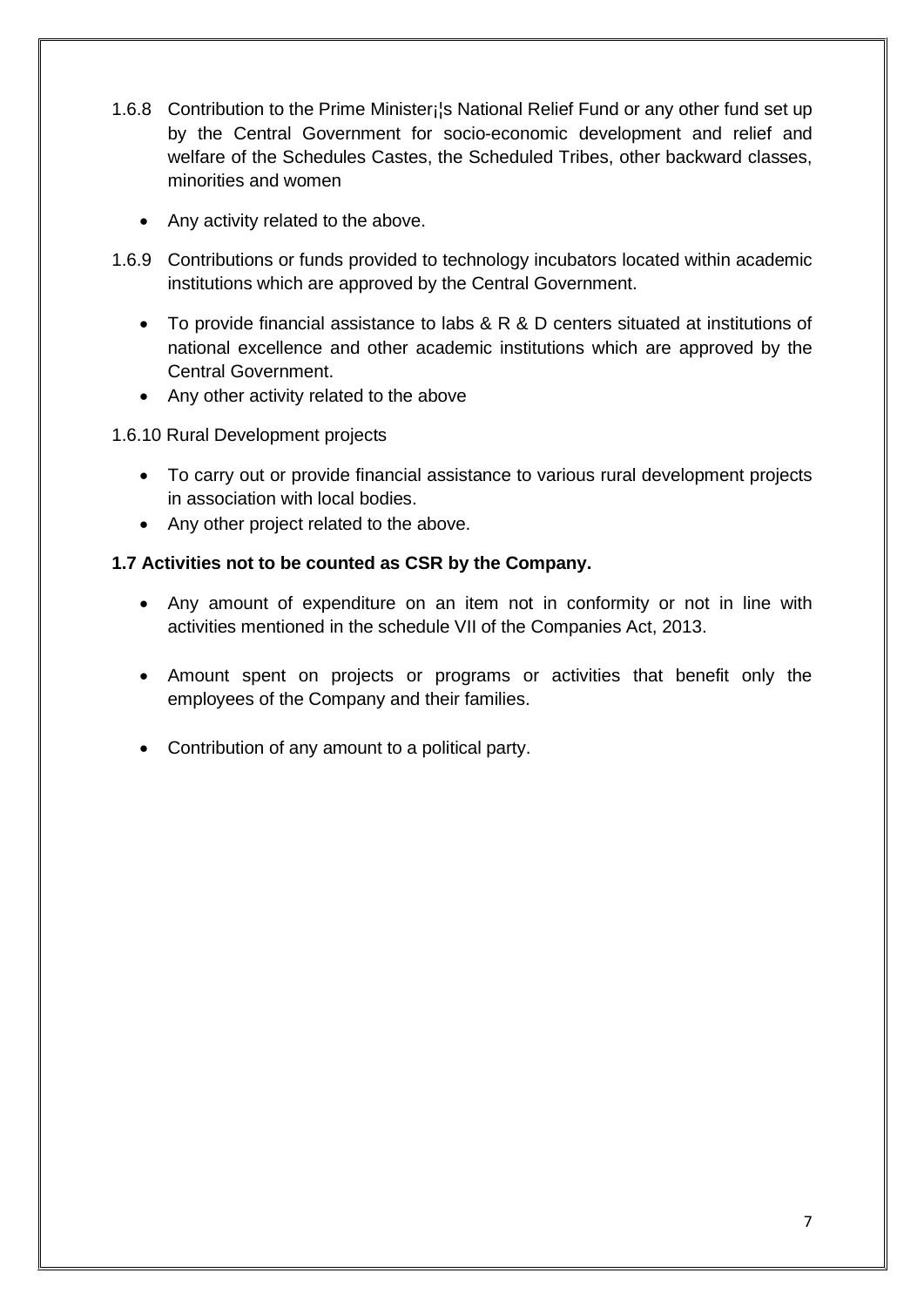# **2. Policy Implementation**

#### **2.1 Governance Structure**

The Board of Directors of Arjuna Natural shall oversee the CSR activities of Arjuna Natural through the CSR Committee. The CSR Committee shall administer via the CSR Team of Ariuna Natural.

The overall accountability shall be of on Board of Directors. The Board of Directors shall primarily monitor the alignment of the activities with the company's mission and vision and maintain transparency.



#### **CSR Governance Organogram**

## **2.2 Roles and Responsibilities of the Board of Directors**

The Board shall perform the following duties as far as the CSR Policy of the Company and the activities relating thereto are concerned.

- Approve the "Corporate Social Responsibility Policy" for the Company after considering the recommendations made by the CSR Committee
- Disclose the contents of the Company's CSR Policy in the Board Report and shall display the same on the Company's website as per the particulars specified in Annexure A
- Ensure that the activities included in the CSR Policy of the Company are undertaken by the Company
- Ensure that the Company spends at least two per cent (2%) of the average net profits of the Company made during the three immediately preceding financial years in every financial year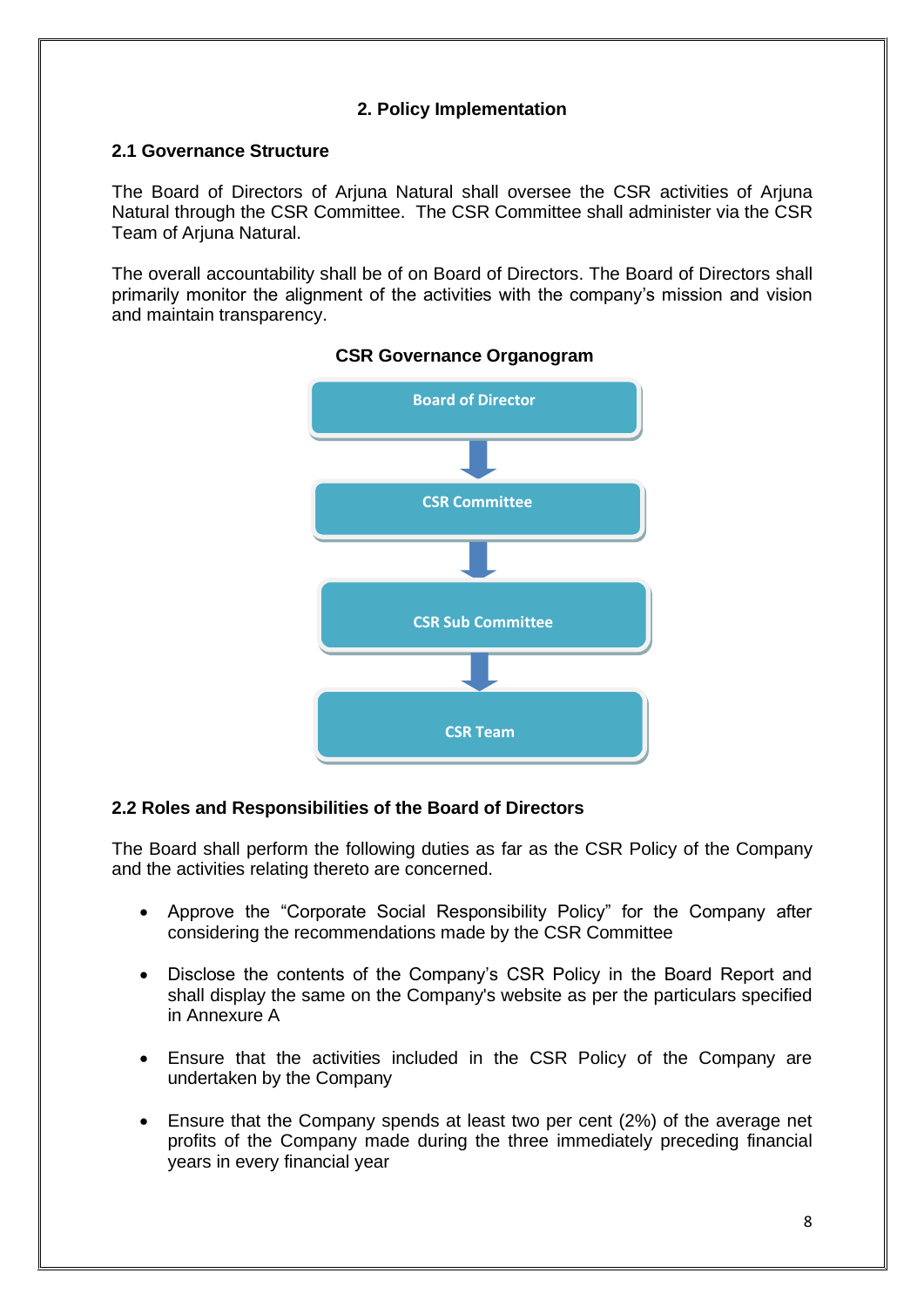- Ensure that preference is given to the local area and areas around it where it operates, for spending the amount allocated for CSR activities
- Ensure that activities covered by the Company in it's CSR Policy as CSR projects or programmes are within the scope of Schedule VII of the Companies Act, 2013 (Annexure C).

#### **2.3 CSR Committee**

For effectively carrying out the above-mentioned objectives, Arjuna Natural has setup a CSR committee.

#### **2.4 Roles and Responsibilities of CSR Committee**

In accordance with the Companies Act, 2013 read with the Companies (Corporate Social Responsibility Policy) Rules, 2014, as amended from time to time, following are the key responsibilities of the CSR Committee.

- Formulate the CSR policy and recommend the same to the Board for its approval
- Recommend the CSR activities/projects and the amount to be expended on such Activities / projects, to the Board that the Company will undertake during the relevant financial year
- Monitor the implementation of the CSR activities / projects from time to time
- Institute a transparent monitoring mechanism for implementation of the projects /programmes/ activities undertaken or proposed to be undertaken by the Company
- Provide "Responsibility Statement" in the Annual Report, stating that the implementation and monitoring of the CSR policy is in compliance with the CSR objectives and Policy of the Company
- Interact with the Governmental and Non Governmental Bodies as and when required in relation to implementation of CSR activities/projects under this Policy
- Ensure receipt of Utilization Certificates along with Statement of Expenditure, duly certified by the Chartered Accountant of repute, by the organizations/institutions to whom CSR Fund is allocated/by whom CSR Fund is spent
- Review performance of the Company in the area of "Corporate Social Responsibility" and decide the priority of the activities to be undertaken
- Ensure that the conduct of the CSR Policy is in line with the overall "Sustainability" Objective" of Arjuna Natural.

#### **2.5 Roles and Responsibilities of CSR Sub Committee**

Following will be the responsibilities of the CSR Team: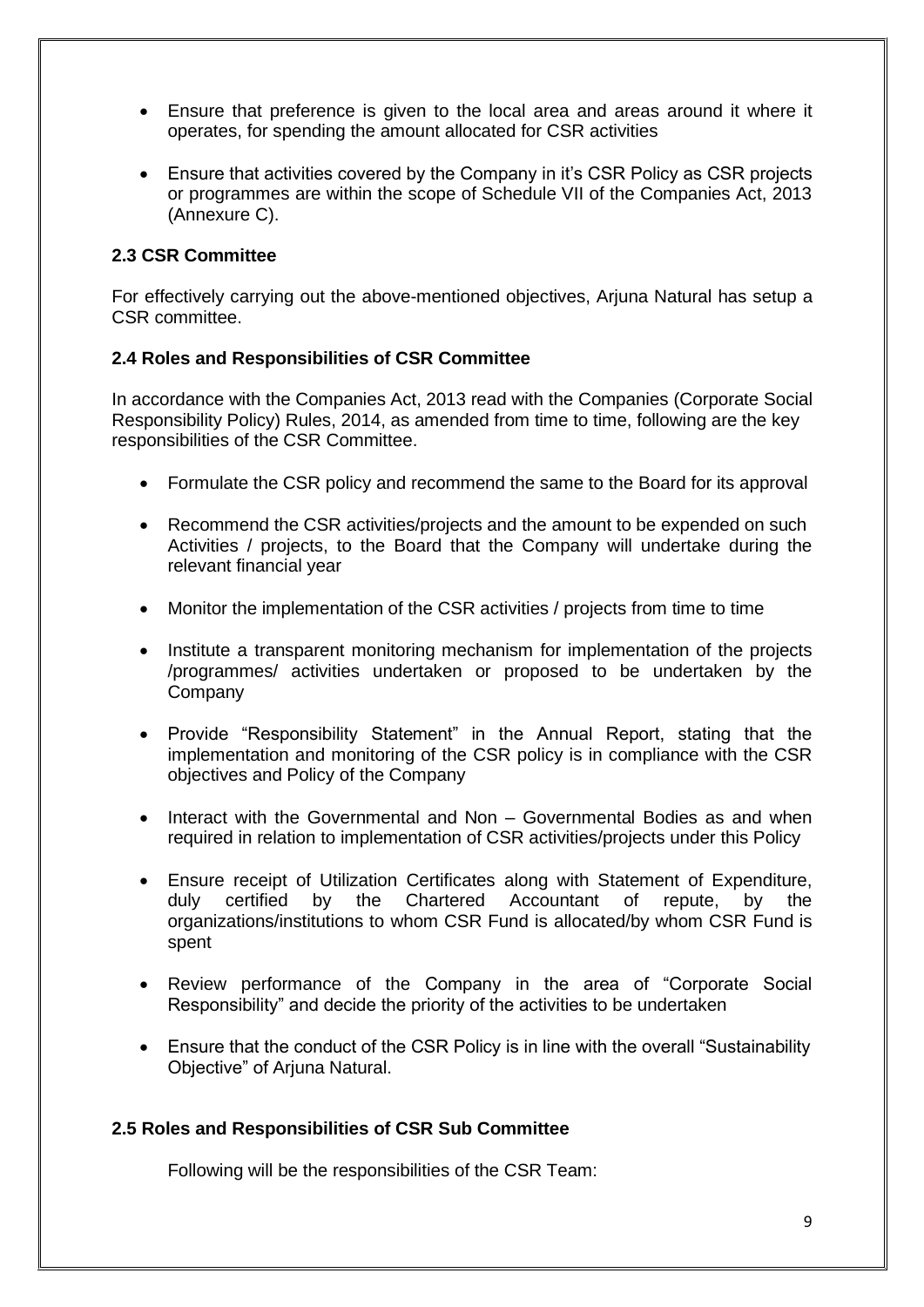- CSR Internal Budgeting
- Conduct feasibility study of CSR project identified or conceptualised by CSR Team.
- Review CSR Project implementation plan prepared by CSR Team
- Recommend CSR projects to the CSR committee
- Monitor CSR Projects on regular intervals

#### **2.6 Roles and Responsibilities of CSR Team**

Following will be the responsibilities of the CSR Team:

- Identification, selection, planning, execution, supervision, coordination and monitoring of various programmes/projects and activities under CSR
- Reporting to the CSR committee, Volunteer Management, Review and Recommend NGOs and Implementation agencies.
- Documentation of all CSR Projects

## **2.7 Budget & Approval**

The budgetary allocation for CSR Projects/activities for the year will be based on the profitability of the company. The budget allocation for the CSR Projects will be 2% of the Average Net Profits of the Company made during the three immediately preceding financial years.

The budget allocated for CSR Projects/activities planned for each financial year is expected to be spent within that year. If in any financial year the Company couldn't spend the budgeted amount due to any reason whatsoever, the unutilized amount will be carried forward and added to the budget of the next financial year. If the Company fails to spend such amount, the Board shall, in its Report, specify the reasons for not spending the amount.

The Company will give preference to the local area and areas around the Divisions where it operates, for spending the amount earmarked for Corporate Social Responsibility Projects / activities.

The budget for CSR Projects/activities will be sanctioned by the Corporate Office at the beginning of the financial year. The Projects/activities are to be implemented by CSR Team as per the Delegation of Powers.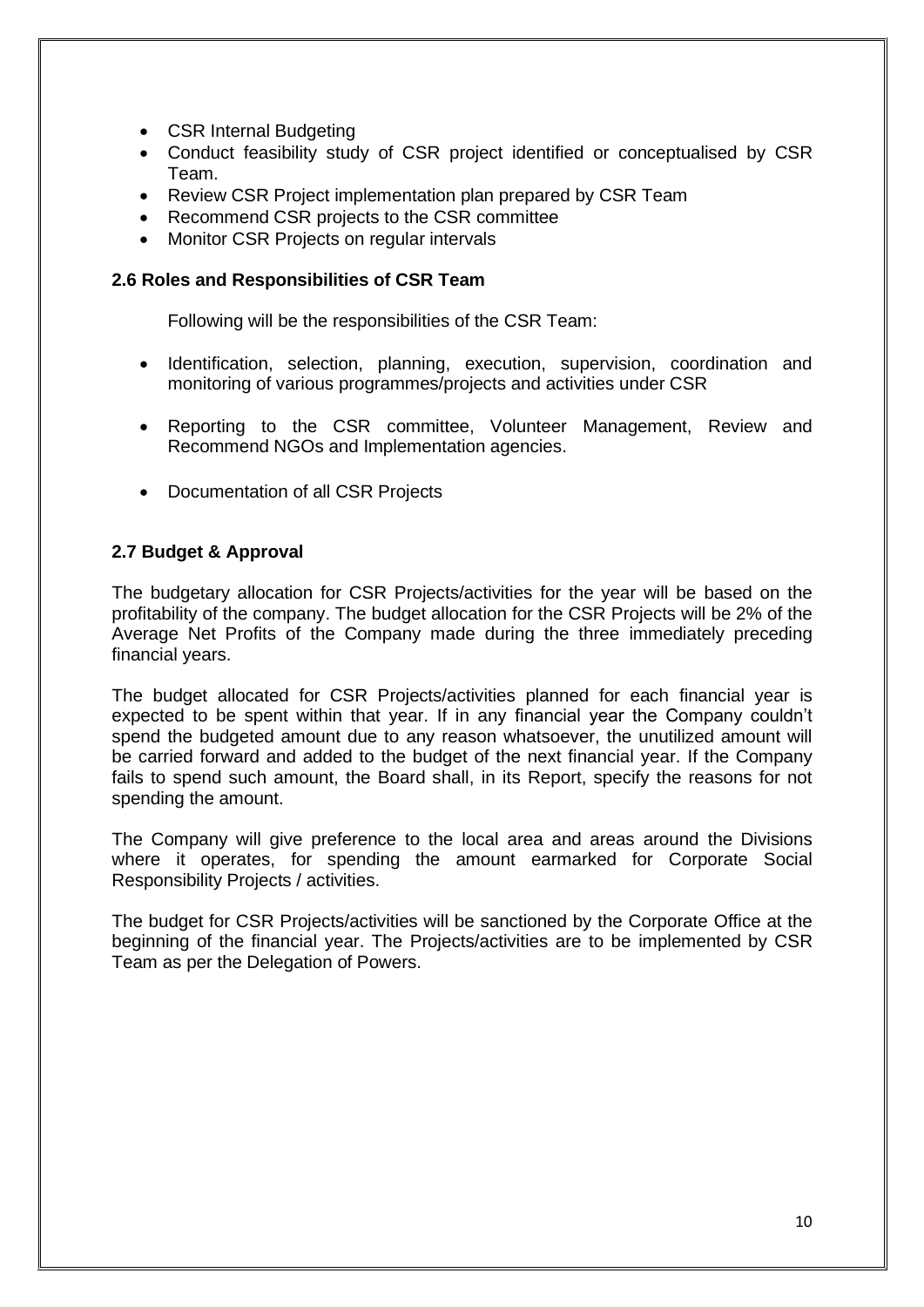# **3. Monitoring, Auditing, Evaluating and Reporting Framework**

To ensure funds spent on CSR programs are creating the desired impact on the ground, a comprehensive monitoring and reporting framework is being put in place. The monitoring and reporting mechanism is divided into the following areas:

- 1. Progress Monitoring
- 2. Audit of CSR Expenditure
- 3. Impact Assessment
- 4. Report and Communication

The CSR Team will present their annual budgets and list of programs, projects, and activities to the CSR Committee for its approval. The Committee will in turn evaluate the projects based on the identified project selection criteria and recommend this to the Arjuna Natural's Board for its final approval. The CSR Committee shall monitor the amount of expenditure as approved by the Board of Company on a quarterly basis and make report to the Board of Directors on half yearly basis.

#### **3.1 Progress Monitoring**

The CSR Team shall do monitoring and it will include:

- Obtaining all relevant progress reports from the project, studying them and making a note of the gaps.
- Holding discussions with the implementation team on reasons for slippages (if any) and agreeing on a corrective action.
- Holding discussions with the implementation team regarding what lessons are emerging and how they can be applied within the project as well as outside to improvise on the project impact.

## **3.2 Audit of CSR Expenditure**

The CSR expenditure will be audited on quarterly basis by the Internal Audit department of the company to confirm that the spent are for the CSR projects/ programs or activities approved by the Board of Directors of the company and are in conformity with the act, and the rules thereof.

#### **3.3 Impact Assessment and Evaluation**

Evaluation shall be done against clearly defined objectives. For this a robust evaluation plan for each CSR activity is being put in place. CSR Committee shall decide whether it will be internal, external or third party evaluation to ensure objective assessment across baseline and end line parameters.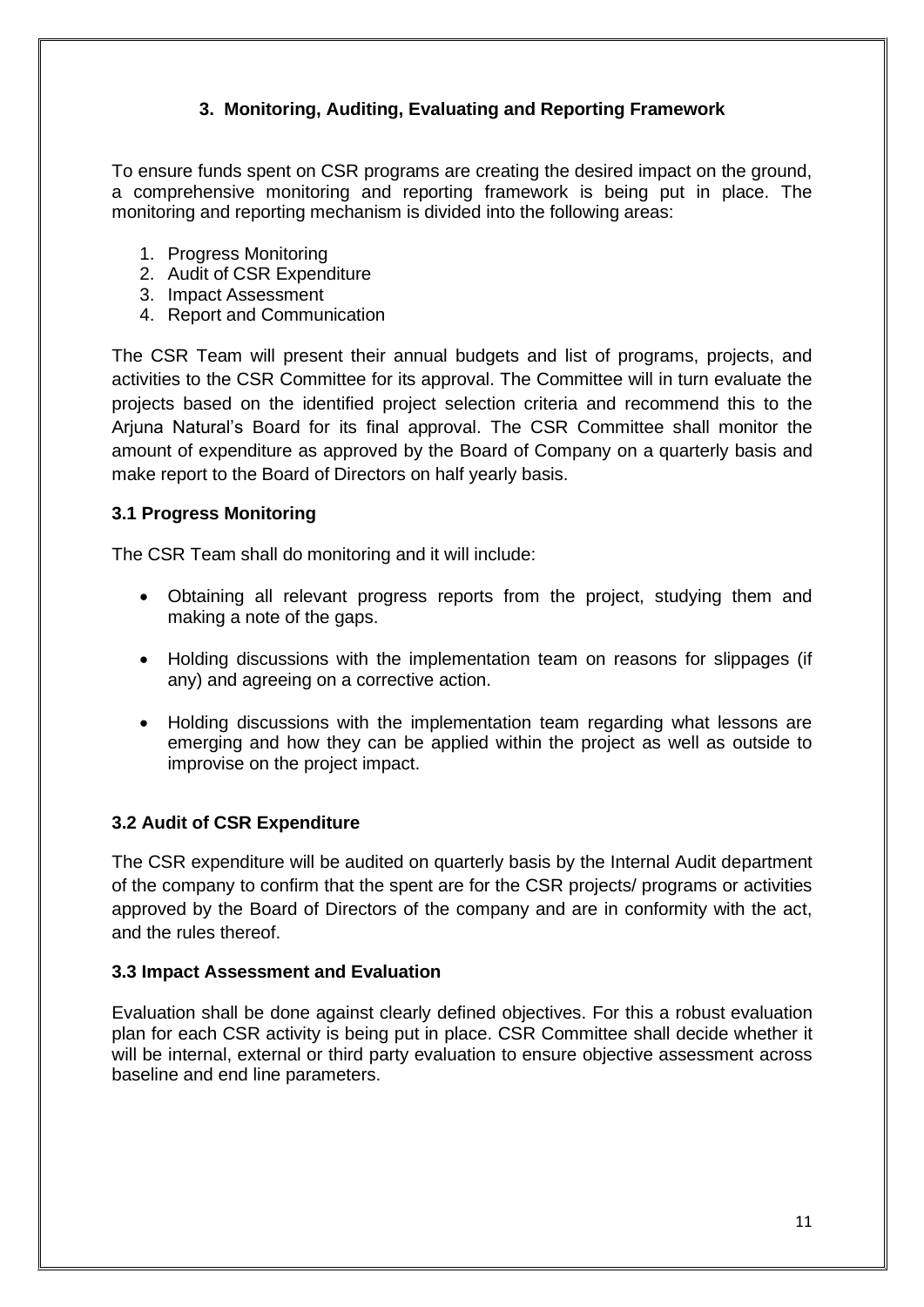# **3.4 Report and Communication**

Arjuna Natural CSR Committee will prepare the annual CSR report, as per the prescribed format in the Act, to be filed by the Company on approval of the Arjuna Natural Board of Directors. This report will ensure:

- CSR projects and programmes are being properly documented. All individual projects reports shall be consolidated for a program related report, which shall be aligned with Arjuna Natural's CSR policy.
- An MIS is maintained on expenditure across sectors and geographies and beneficiaries impacted.

The report shall provide activity-wise reasons for spends as prescribed by the CSR Act and an undersigned responsibility statement that the CSR policy, implementation and monitoring process is in compliance with the CSR objectives, in letter and in spirit.

## **4. Display of the CSR Policy in the website of the Company**

This policy approved by the Board of Directors of the Company in their meeting has been placed in the website of the Company.

#### **5. Validity and authority for modification/ amendments**

This CSR Policy approved by the Board of the Company is effective from 1st April, 2014 and will be in force till such time it is modified or amended by the Board of Directors on recommendation of the CSR Committee.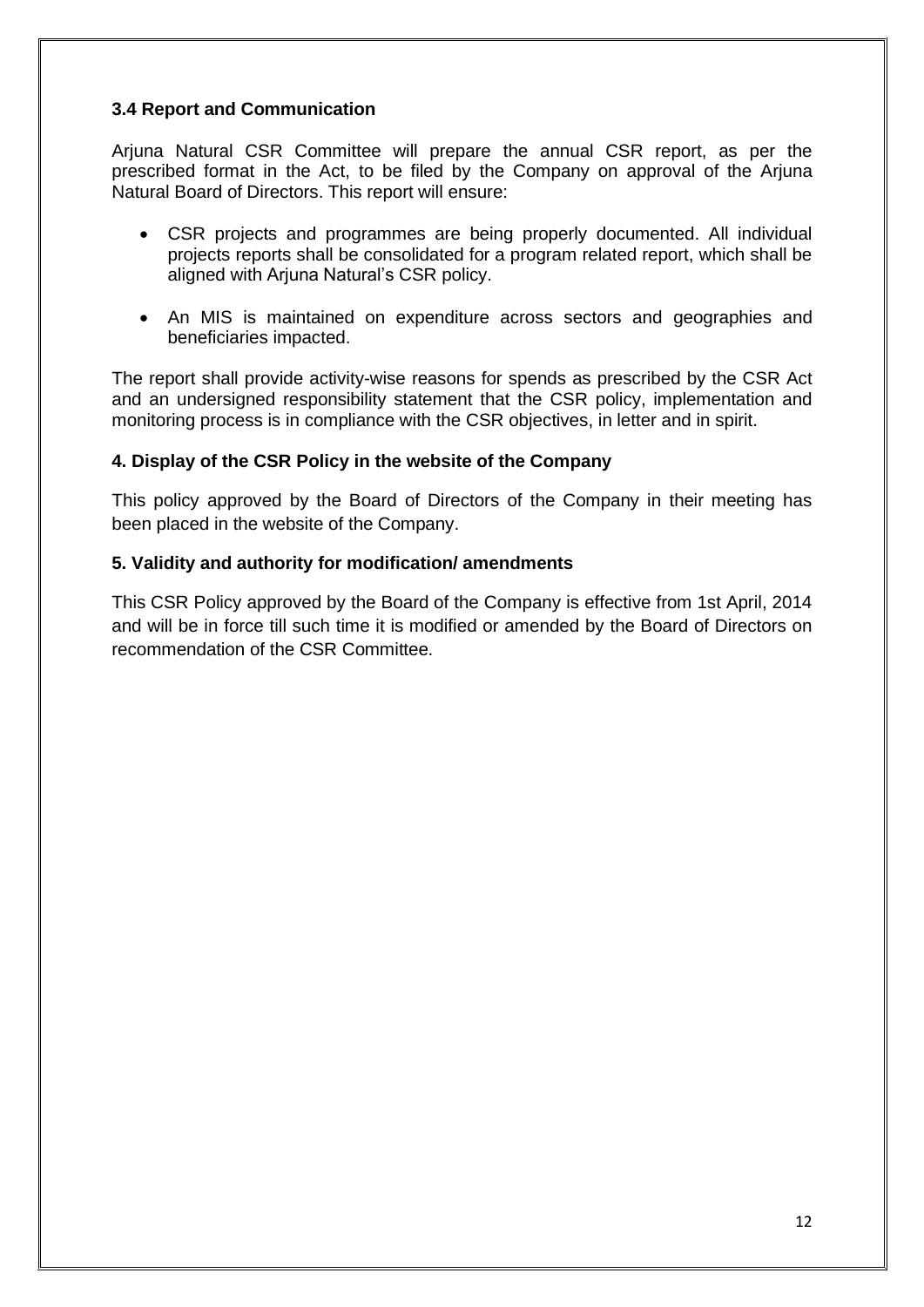# **ANNEXURE A**

## **FORMAT FOR THE ANNUAL REPORT ON CSR INITIATIVES TO BE INCLUDED IN THE BOARD'S REPORT**

- 1. A brief outline of the Company's CSR Policy including overview of projects or programmes proposed to be undertaken and a reference to the web-link to the CSR Policy and projects or programmes:
- 2. The composition of the CSR Committee:
- 3. Average Net Profit of the Company for last three financial years:
- 4. Prescribed CSR Expenditure (two percent of the amount as in item 3 above):
- 5. Details of CSR spent during the financial year:
	- a) Total amount to be spent for the financial year:
	- b) Amount unspent, if any;
	- c) Manner in which the amount spent during the financial year is detailed below:

| Sr.<br>No.     | <b>CSR</b><br>project/<br>activity<br>identified | Sector<br>in.<br>which<br>the<br>Project<br>is.<br>covered | Projects/<br>Programmes<br>1.Local<br>area/others<br>2. specify the<br>state and<br><b>District</b><br>where<br>projects or<br>programmes<br>were<br>undertaken | Amount<br>outlay<br>(budget):<br>Project or<br>Programme<br>wise | Amount<br>spent on the<br>project/<br>programme<br>Sub-heads:<br>1.Direct<br>expenditure<br>on projects<br>or<br>programmes<br>2.Overheads | Cumulative<br>expenditure<br>up to the<br>reporting<br>period | Amount<br>spent:<br>Direct or<br>through<br>implementing<br>agency* |
|----------------|--------------------------------------------------|------------------------------------------------------------|-----------------------------------------------------------------------------------------------------------------------------------------------------------------|------------------------------------------------------------------|--------------------------------------------------------------------------------------------------------------------------------------------|---------------------------------------------------------------|---------------------------------------------------------------------|
|                |                                                  |                                                            |                                                                                                                                                                 |                                                                  |                                                                                                                                            |                                                               |                                                                     |
| $\overline{2}$ |                                                  |                                                            |                                                                                                                                                                 |                                                                  |                                                                                                                                            |                                                               |                                                                     |
| 3              |                                                  |                                                            |                                                                                                                                                                 |                                                                  |                                                                                                                                            |                                                               |                                                                     |
|                | Total                                            |                                                            |                                                                                                                                                                 |                                                                  |                                                                                                                                            |                                                               |                                                                     |

\*Give details of Implementing Agency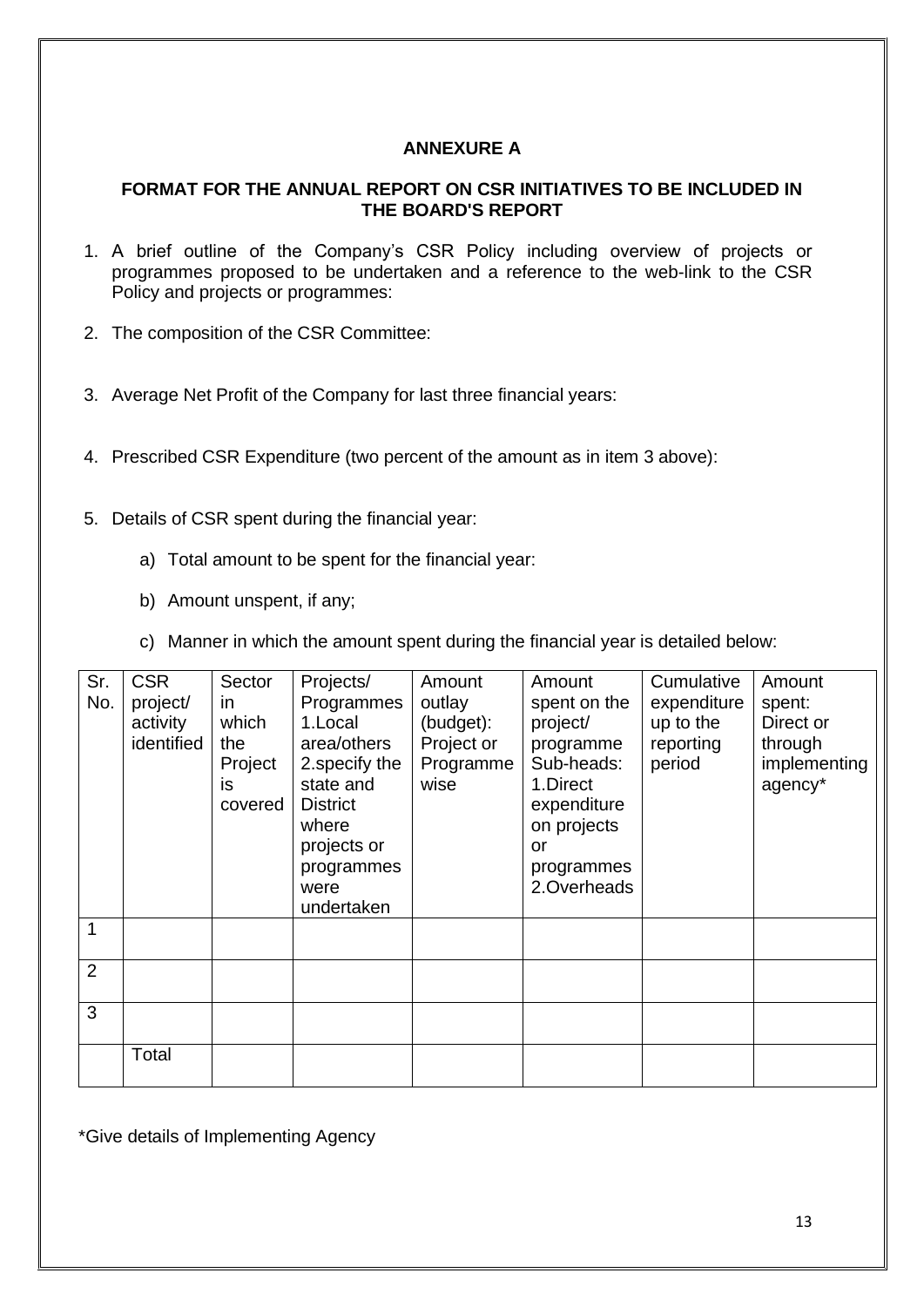- 6. In case, the Company has failed to spend the two percent of the average net profit of the last 3 financial years or any part thereof, the Company shall provide the reasons for not spending the amount in it's Board report.
- 7. A Responsibility statement of the CSR Committee that the implementation and monitoring of the CSR Policy is, in compliance with the CSR objectives and Policy of the Company.

**Signed**

………………………………………….. ……………………………………….

Chairman, CSR Committee (Chief Executive Officer or Managing Director or Director)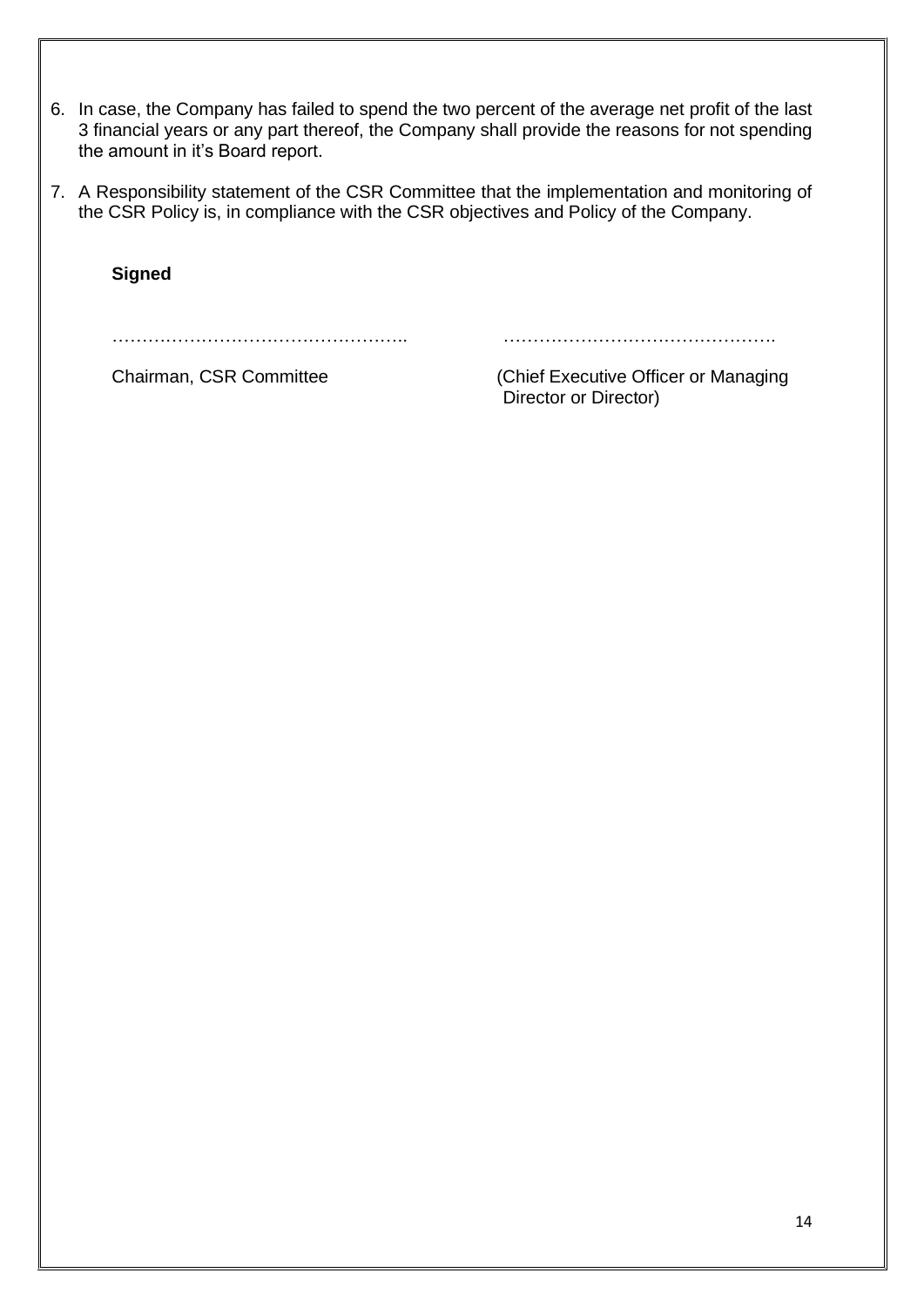## **ANNEXURE B**

## **CORPORATE SOCIAL RESPONSIBILITY Section 135 [Companies Act, 2013]**

- 1. Every company having "net worth" of rupees five hundred crore or more, or "turnover" of rupees one thousand crore or more or a "net profit" of rupees five crore or more during any financial year shall constitute a Corporate Social Responsibility Committee of the Board consisting of three or more directors, out of which at least one director shall be an independent director.
- 2. The Board's report under sub-section (3) of section 134 shall disclose the composition of the Corporate Social Responsibility Committee.
- 3. The Corporate Social Responsibility Committee shall
	- a) Formulate and recommend to the Board, a Corporate Social Responsibility Policy which shall indicate the activities to be undertaken by the company as specified in Schedule VII;
	- b) Recommend the amount of expenditure to be incurred on the activities referred to in clause (a); and
	- c) Monitor the Corporate Social Responsibility Policy of the company from time to time
- 4. The Board of every company referred to in sub-section (1) shall
	- a) after taking into account the recommendations made by the Corporate Social Responsibility Committee, approve the Corporate Social Responsibility Policy for the company and disclose contents of such Policy in its report and also place it on the company's website, if any, in such manner as may be prescribed; and
	- b) ensure that the activities as are included in Corporate Social Responsibility Policy of the company are undertaken by the company
- 5. The Board of every company referred to in sub-section (1), shall ensure that the company spends, in every financial year, at least two per cent. of the average net profits of the company made during the three immediately preceding financial years, in pursuance of its Corporate Social Responsibility Policy:

Provided that the company shall give preference to the local area and areas around it where it operates, for spending the amount earmarked for Corporate Social Responsibility activities:

Provided further that if the company fails to spend such amount, the Board shall, in its report made under clause (o) of sub-section (3) of section 134, specify the reasons for not spending the amount;

Explanation— for the purposes of this section "average net profit" shall be calculated in accordance with the provisions of section 198.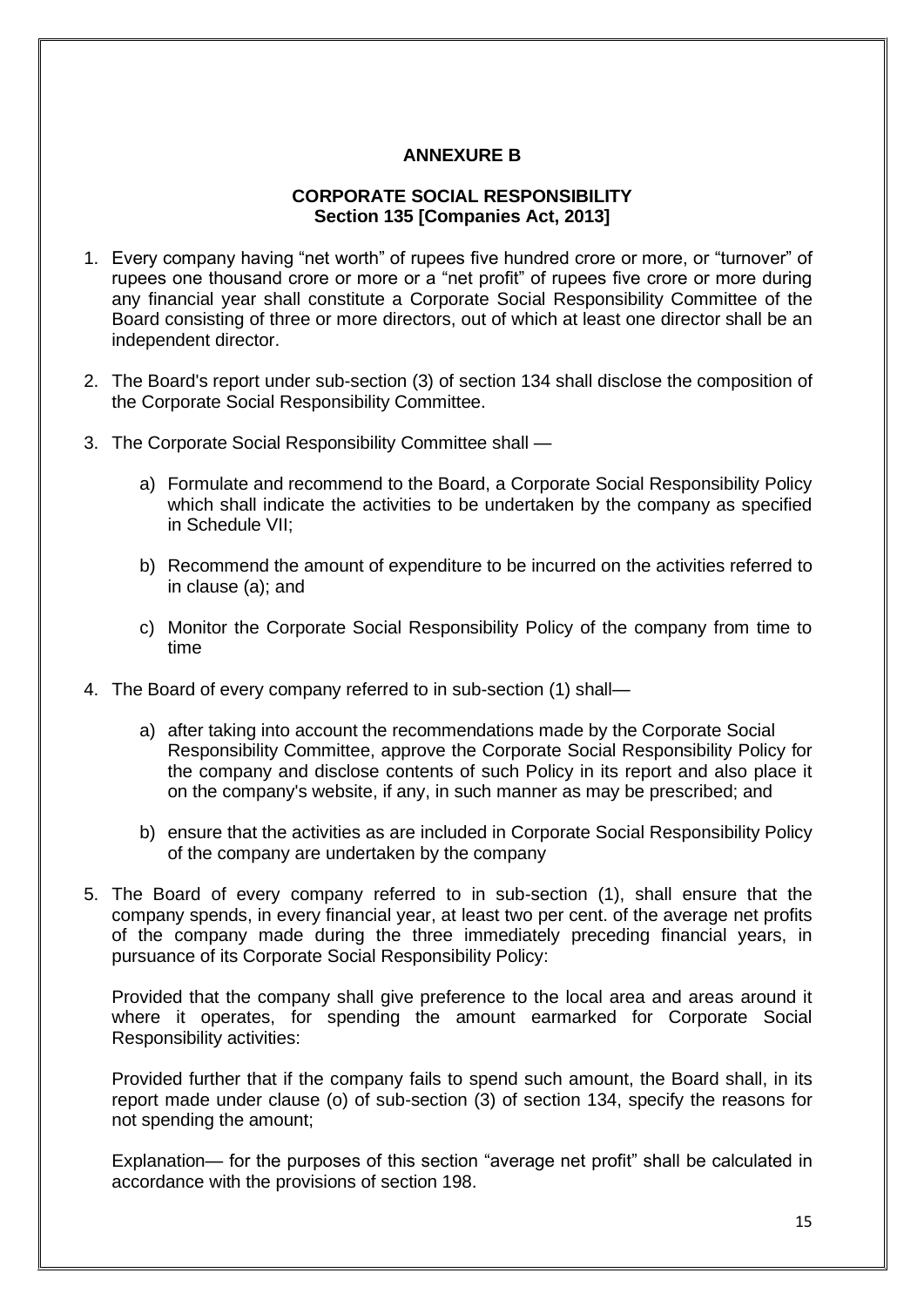# **ANNEXURE C**

## **Schedule VII (Companies Act, 2013)**

Following are the activities that may be included by companies in their corporate social responsibility policies:

They are activities relating to:

- I. Eradicating hunger, poverty, malnutrition, promoting healthcare including preventive health care, sanitation including contribution to the Swach Bharat Kosh set up by the Central government for the promotion of sanitation and making available safe drinking water
- II. Promotion of education, including special education and employment enhancing vocation skills especially among children, women, elderly, and the differently abled and livelihood enhancement projects;
- III. Promoting gender equality and empowering women, setting up homes and hostels for women and orphans; setting up old age homes, day care centres and such other facilities for senior citizens and measures for reducing inequalities faced by socially and economically backward groups;
- IV. Ensuring environmental sustainability, ecological balance, protection of flora and fauna, animal welfare, agro-forestry, conservation of natural resources and maintaining quality of soil, air and water;
- V. Protection of national heritage, art and culture including restoration of buildings and sites of historical importance and works of art; setting up public libraries; promotion and development of traditional arts and handicrafts;
- VI. Measures for the benefit of armed forces veterans, war widows and their dependents;
- VII. Training to promote rural sports, nationally recognized sports, Paralympic sports and Olympic sports;
- VIII. Contribution to the Prime Minister's National Relief Fund or any other fund set up by the Central Government or for socio-economic development and relief and welfare of the Scheduled Castes, the Scheduled Tribes, other backward classes, minorities and women;
- IX. Contributions or funds provided to technology incubators located within academic institutions which are approved by the Central Government;
- X. Rural development projects
- XI. Slum area development where the term 'slum area' shall mean any area declared as such by the Central Government or any State Government or any other competent authority under any law for the time being in force."